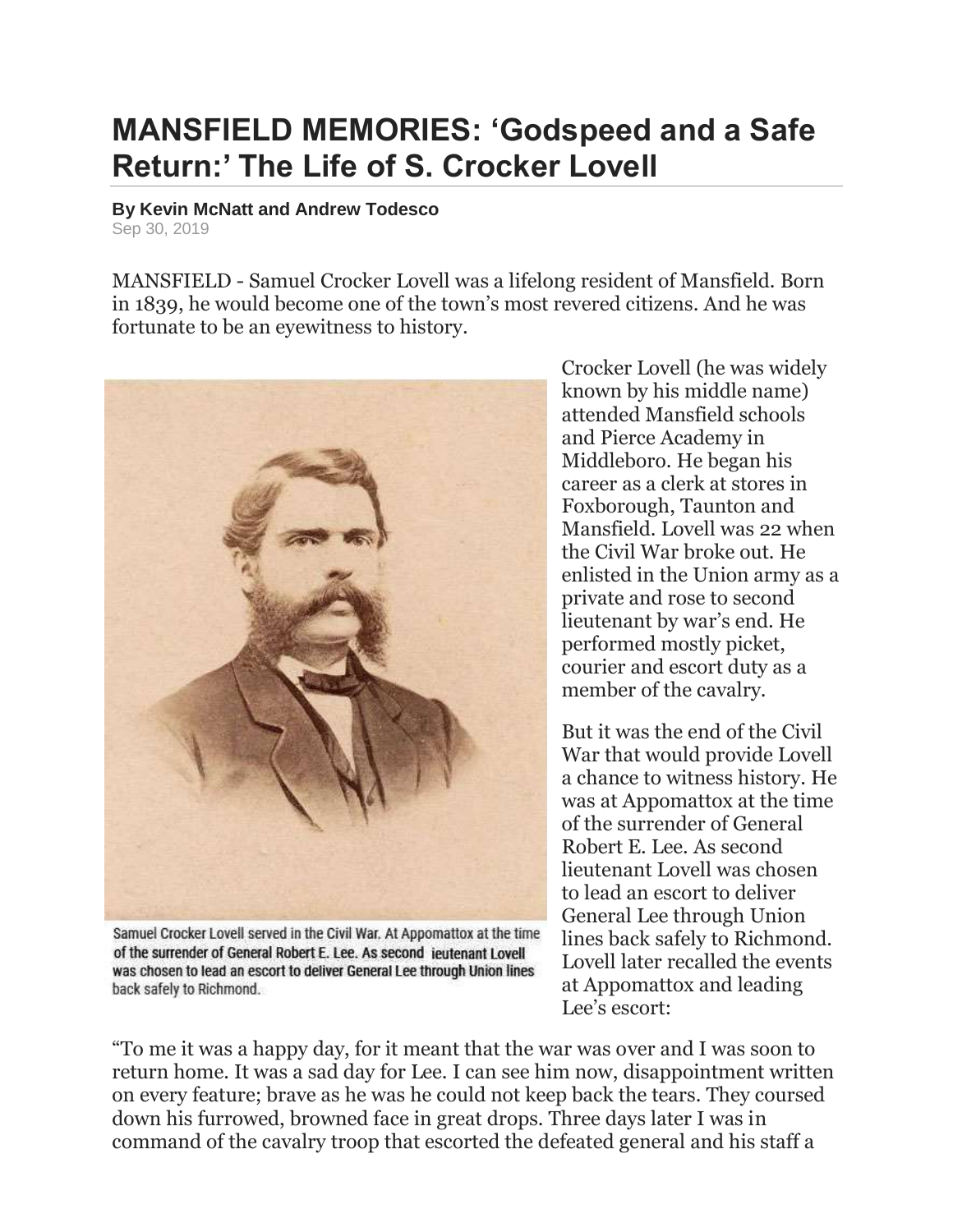few miles beyond the Union camp. As we parted he grasped my hand and in convulsive but firm shakes bade me Godspeed and a safe return."

Upon his military discharge Crocker Lovell returned to Mansfield with his beloved war horse, Black Billy. Lovell and Black Billy quickly became fixtures in the town's Memorial Day parade. Lovell treasured a painted portrait of his faithful companion, especially after Black Billy's death.



Upon his military discharge Samuel Crocker Lovell returned to Mansfield with his beloved war horse, Black Billy. Lovell and Black Billy quickly became fixtures in the town's Memorial Day parade.

Crocker Lovell went into business with his brother Isaac in 1866 selling groceries and provisions. By 1870 Isaac had built the Lovell Block at the corner of North Main and West streets. Isaac retained the grocery business while Crocker started a boot and shoe store. Upon Isaac's untimely death Crocker took ownership of the Lovell Block, and was appointed postmaster from 1871 to 1886. The post office was located in the Lovell Block during that time. The building was known to later generations as George's Cleaners. It was demolished in 2006.

Crocker and his wife Alice built a stately home diagonally across from the Lovell Block, at the corner of South Main and East streets. This allowed Crocker a view of the South Common from his front porch. Lovell served on the committee to beautify the town's newly acquired common in 1874. He proudly held on to a